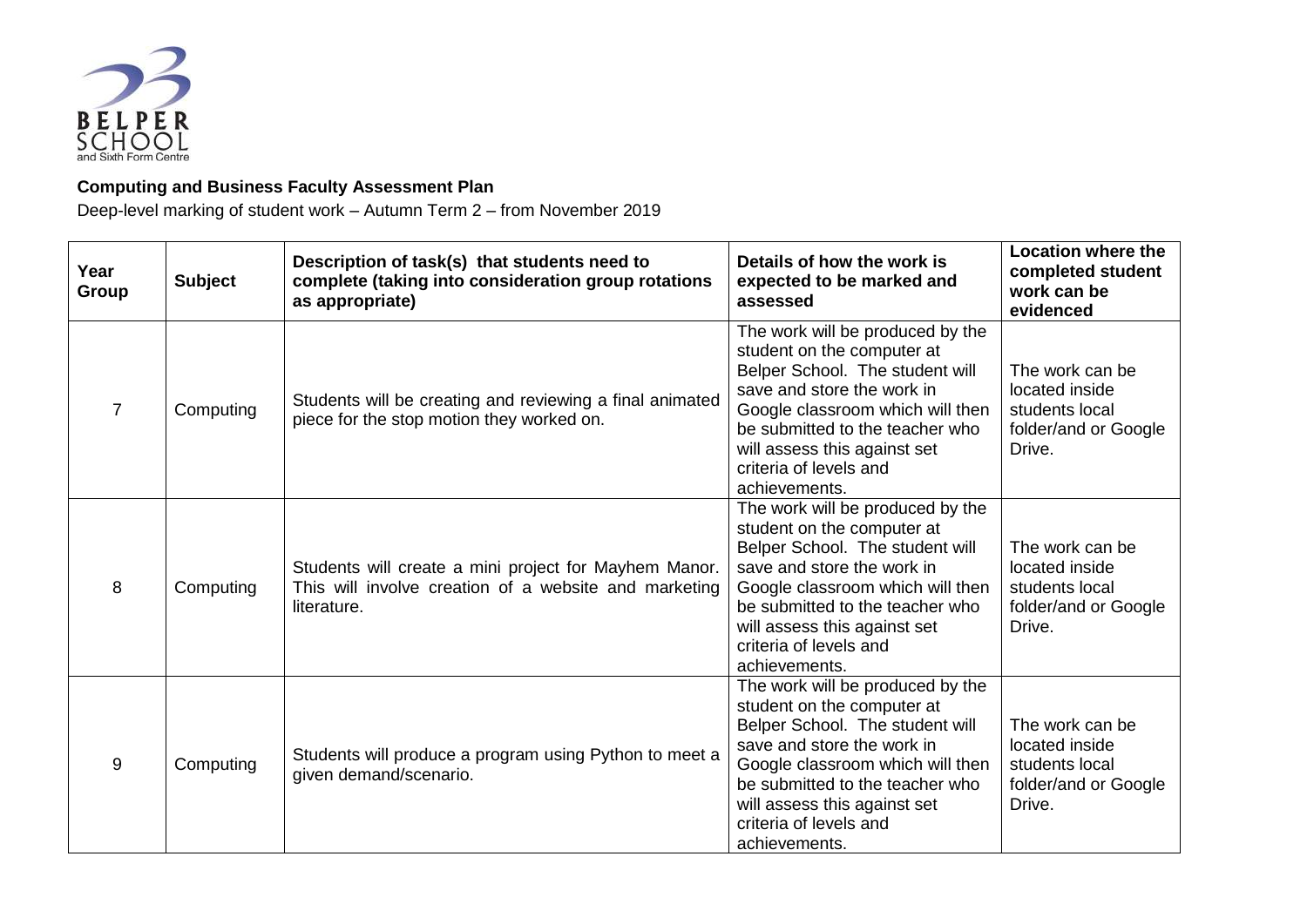

| Year<br>Group | <b>Subject</b>                                       | Description of task(s) that students need to<br>complete (taking into consideration group rotations<br>as appropriate)                                                                                     | Details of how the work is<br>expected to be marked and<br>assessed                                                                                                                                                                                     | <b>Location where the</b><br>completed student<br>work can be<br>evidenced     |
|---------------|------------------------------------------------------|------------------------------------------------------------------------------------------------------------------------------------------------------------------------------------------------------------|---------------------------------------------------------------------------------------------------------------------------------------------------------------------------------------------------------------------------------------------------------|--------------------------------------------------------------------------------|
| 10            | <b>GCSE</b><br>Computer<br>Science                   | Students will complete a set of short and long answer<br>exam questions based on the work that they have<br>completed between the start of November and before<br>the end of the December half term break. | This work will be produced by the<br>student on the computer at<br>Belper School. The student will<br>print out the work and this will be<br>marked by the teacher.                                                                                     | The work can be<br>located inside the<br>students' exercise<br>book or folder. |
| 10            | Cambridge<br>National<br>Information<br>Technologies | Students will produce a spreadsheet model and a<br>database in preparation for the controlled project later<br>on in the year.                                                                             | This work will be produced by the<br>student on the computer at<br>Belper School. The student will<br>print out the work and this will be<br>marked by the teacher.                                                                                     | The work can be<br>located inside the<br>students' exercise<br>book.           |
| 11            | <b>GCSE</b><br>Computer<br>Science                   | Students will complete a set of exam questions based<br>on the learning they have gone through in Autumn                                                                                                   | The work will be completed by<br>the student on the computer and<br>submitted electronically for<br>marking in Google Drive.                                                                                                                            | The work can be<br>found within the<br>student's area.                         |
| 11            | Cambridge<br>National<br>Information<br>Technologies | The students will be completing the final stages of their<br>controlled assessment projects.                                                                                                               | The work will be completed by<br>the student on the computer and<br>submitted electronically for<br>marking in Google Drive.                                                                                                                            | The work can be<br>found within the<br>student's area.                         |
| 12            | A Level<br><b>Business</b>                           | Students will complete a set of exam style questions<br>which will be based on the Human Resource unit they<br>have recently studied.                                                                      | The work will be submitted using<br>a Google Form. This will be<br>marked by the teacher and fed<br>back to the student.                                                                                                                                | The work can be<br>located within the<br>students folder on<br>Google Drive.   |
| 13            | <b>BTEC Level</b><br>3 ICT                           | Students will be working on Learning Aims B and C for<br>Unit 6 - Website Development. They will be producing<br>a website for the company that meets the requirements<br>within the brief.                | The student using word<br>processing techniques will<br>complete the work. This will be<br>then printed and placed inside<br>the students' project folder. Work<br>will be marked at the final<br>deadline, again listed on the front<br>of the folder. | The work can be<br>located inside the<br>students project<br>folder.           |